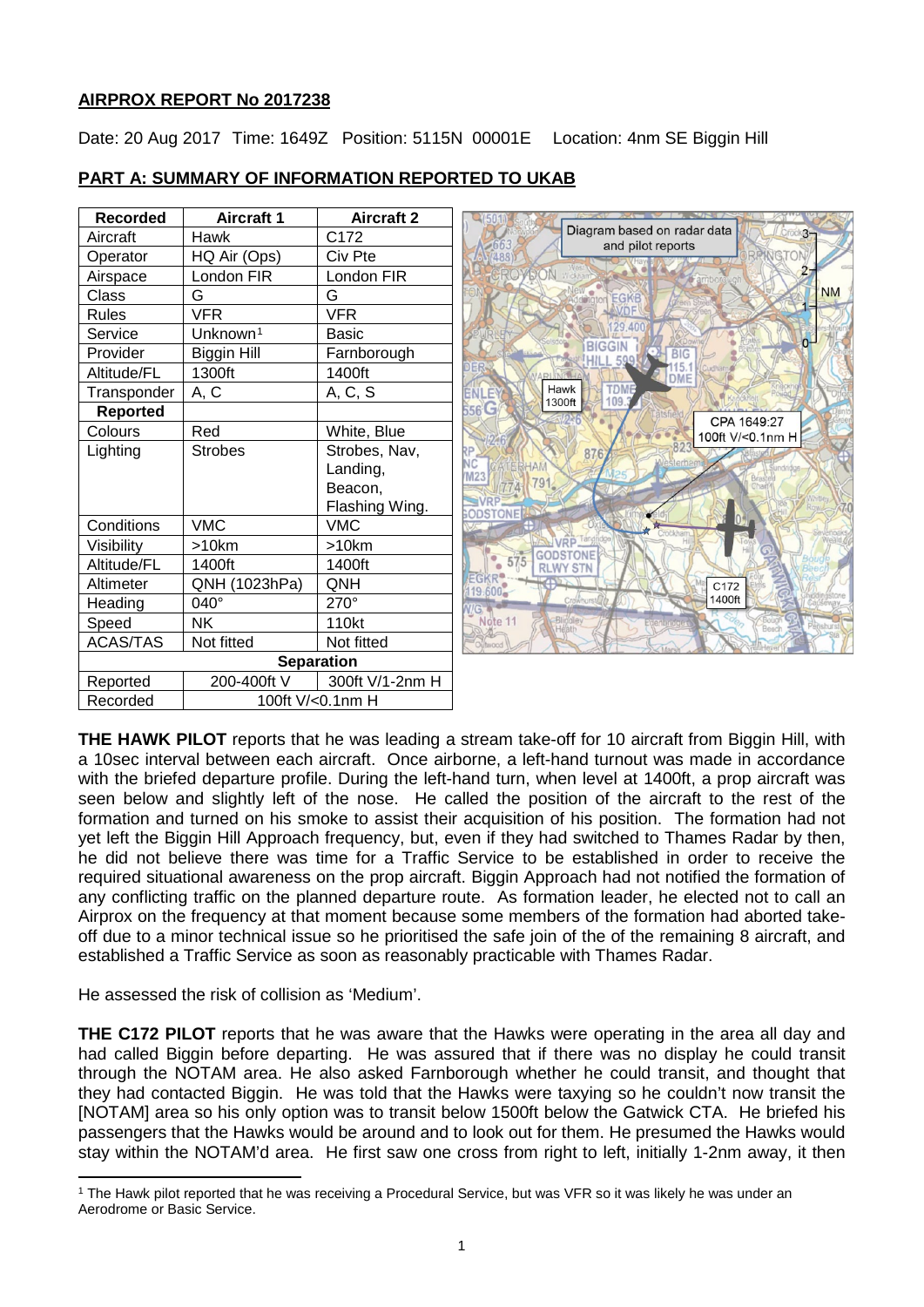flew 300ft above him with its smoke on, he wasn't expecting them to be there so told the Farnborough controller, who advised him there were a number of Hawks in his position. However, he judged they were not on a collision course (they were moving on the windscreen) and didn't feel an Airprox report was necessary. He couldn't remember whether he was receiving a Traffic Service or a Basic Service from Farnborough, but the weather was good, so he thought it likely to be a Basic Service.

He assessed the risk of collision as 'None'.

## **Factual Background**

The weather at Biggin Hill was recorded as follows:

EGKB 201620Z 22009KT 9999 SCT035 18/12 Q1023=

The following NOTAM was issued for the transit of the Red Arrows:

H4929/17 NOTAMN Q) EGTT/QWVLW/IV/M /W /000/030/5217N00008W065 A) EGTT B) 1708201640 C) 1708201740 E) FORMATION TRANSIT BY RED ARROWS ACFT ROUTING: BIGGIN HILL 511951N 0000157E 1655 SEVENOAKS 511628N 0001132E 1657 E OF SEVENOAKS 511552N 0001557E 1657 FLYPAST INGATESTONE 514012N 0002303E 1701 S OF BURY ST EDMUNDS 521045N 0004645E 1707 REDGRAVE 522139N 0005950E 1709 BURNHAM HARBOUR 525857N 0004519E 1716 OVERSEAS 530833N 0002204E 1718 SCAMPTON 531828N 0003303W 1724 FORMATION PLANS TO TRANSIT AT 250-2000FT AGL. TIMINGS, HGT AND ROUTE ARE APRX AND MAY CHANGE DUE TO WX OR OTHER REQUIREMENTS. 17-08-0423-AS2 F) SFC G) 3000FT AMSL

## **Analysis and Investigation**

## **CAA ATSI**

An Airprox was filed by the pilot of a Hawk as a result of coming into proximity with a C172. However, due to incorrect initial reporting, the pilot reports were not received until 45 days and 60 days after the event. As a result, there are no R/T recordings or controller reports for the event. The area radar was reviewed for the period of the incident.

The Hawk pilot reports that they were departing Biggin Hill as part of a formation take off, were in the climb out, VFR, and were in receipt of a Procedural Service from Biggin Hill Approach at the time of the Airprox. The C172 pilot reported routing VFR and receiving a service from Farnborough LARS East but could not remember if this was a Basic Service or a Traffic Service.

The radar replay displayed CPA as occurring at 1649:27 with the aircraft separated laterally by 0.1nm and vertically by 100ft (Figure 1).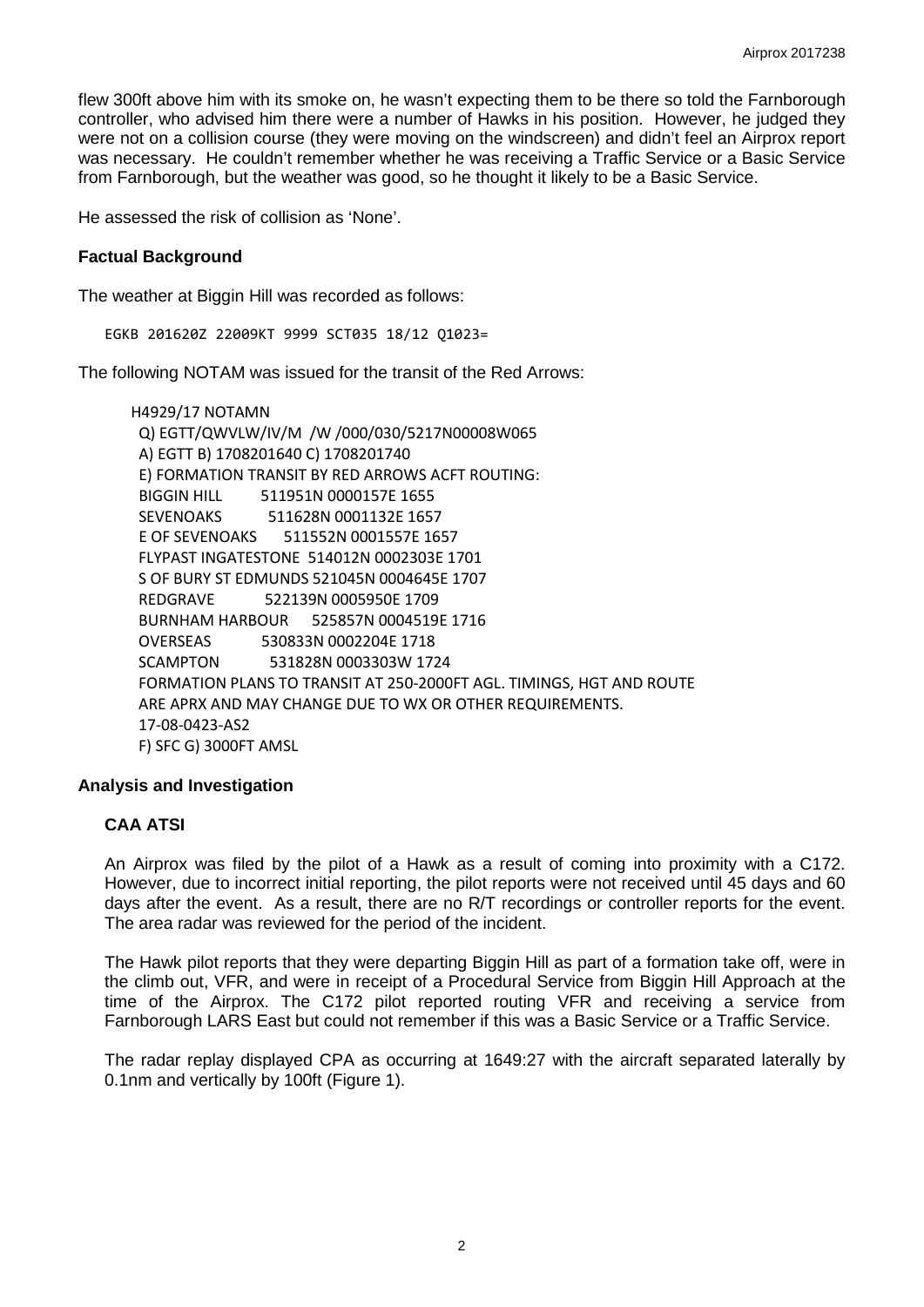

Figure 1- 1649:27

As a result of the R/T recording being unavailable for the period of the incident, it was not possible to determine whether there were any causal or contributory factors that could be attributed to the controllers. However, at the time of the Airprox the aircraft were operating in Class G Airspace where pilots are responsible for their own collision avoidance regardless of the type of service being provided by the controller.

# **UKAB Secretariat**

The Hawk and C172 pilots shared an equal responsibility for collision avoidance and not to operate in such proximity to other aircraft as to create a collision hazard<sup>[2](#page-2-0)</sup>.

## **Comments**

#### **HQ Air Command**

The Hawk pilot reported this incident within 3hrs of it occurring; however, due to an administrative oversight, the report was not correctly distributed and thus was received by the UKAB after the 30 day retention period for ATC voice recordings. When the decision to file an Airprox is made after the flight, or there is little or no opportunity to report the Airprox on frequency, then pilots should endeavour to contact the ATSU involved by telephone such that they can take the necessary action to preserve evidence with the minimum of delay.

This incident occurred in a busy area of Class G airspace during a particularly high workload portion of the mission – departure and reioin of multiple Hawks for onward transit. Without an onboard CWS, or a surveillance-based Air Traffic Service, the Hawk pilot was relying on his own lookout to avoid other aircraft. The Hawk pilot notes in his report that it would have been unlikely that a Traffic Service could have been agreed with Thames Radar in time for sufficient warning to have been given. Thus, lookout was the primary barrier in this encounter and therefore detection ranges are likely to be inferior to those expected from other barriers. It seems that both pilots saw each other's aircraft at approximately the same time, and that neither deemed that further avoiding action was necessary – the Hawk pilot already being in a left hand turn and the Cessna pilot judging that adequate separation already existed.

It should be noted that the NOTAM for 'Red Arrows in Transit' is a warning NOTAM and thus does not require other aircraft to avoid the route, though this is highly advisable. Furthermore, the Hawk pilots are not obliged to remain within the dimensions of the NOTAM and may need to deviate from the published routing for a number of reasons – it should never be assumed that the Hawks will remain within a NOTAM area or on the NOTAM route, or that a warning NOTAM affords any protection.

 $\overline{\phantom{a}}$ 

<span id="page-2-0"></span><sup>2</sup> SERA.3205 Proximity.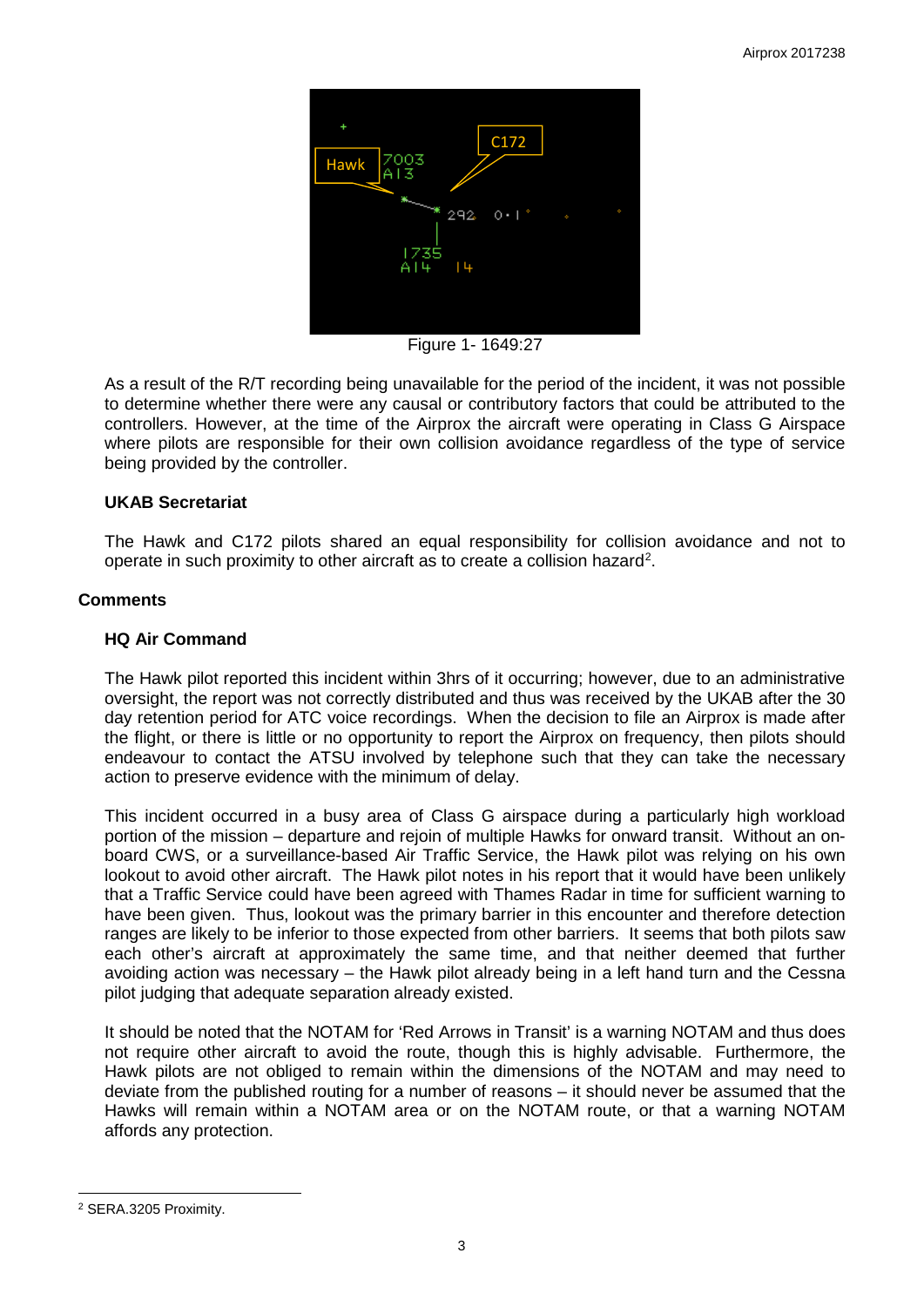## **Summary**

An Airprox was reported when a Hawk and a C172 flew into proximity near Biggin Hill at 1649hrs on Sunday 20<sup>th</sup> August 2017. Both pilots were operating under VFR in VMC, the Hawk pilot in receipt of a Procedural Service from Biggin Hill and the C172 pilot in receipt of either a Traffic or Basic Service from Farnborough.

## **PART B: SUMMARY OF THE BOARD'S DISCUSSIONS**

Information available consisted of reports from the pilots of both aircraft, radar photographs/video recordings, and reports from the appropriate ATC and operating authorities.

The Board first looked at the actions of the Hawk pilot. Members with fast-jet experience commented that he would have had a high cockpit workload having just got airborne, was joining up a large formation of aircraft (of which two had aborted on the runway causing even more complexity for the formation leader), and had an imminent frequency change to Thames Radar. With regard to the choice of join procedure, some members noted that the formation had chosen to route and join underneath the Gatwick CTA (base 1500ft), which then constrained them and other pilots in altitude and airspace; they wondered whether the Hawk leader would have been better placed following the standard Biggin Hill departure by turning inside the M25 and joining up slightly later whilst avoiding the busy airspace beneath the Gatwick CTA. Military members pointed out that the easiest and quickest way for the formation to join was for the lead to conduct a wide 'lazy turn' on departure so that the following pilots could cut the corner in order to join him expeditiously; they commented that the quicker the formation joined and became one speaking unit, the better it was for ATC. This view was backed up by ATC members who controlled in that airspace, who confirmed that Thames Radar would have wanted the Hawks joined up as soon as possible; the alternative of a tight turn after takeoff within the M25, followed by a joining-up turn later, was far from ideal they opined. Furthermore, other members stated that the whole of the airspace around Biggin Hill was very busy, with many pilots choosing to go through the gap between Biggin Hill and Gatwick, so there was no guarantee this incident wouldn't have happened even if the Hawks had turned earlier. With that latter comment in mind, and recognising that the requirements of display operations sometimes required compromises to be made, some members wondered whether Biggin Hill was the best place to operate from at all given the busy and constrained airspace surrounding the airfield; there were other, perhaps more suitable airfields in the area.

Some members wondered whether the NOTAM about the Hawks' profile could have been more descriptive of what was actually going to happen. They thought that the routing and timings were fairly loose in that 'Biggin Hill to Sevenoaks' did not describe how the Hawks would route to Sevenoaks, gave no indication of a lateral boundary to the route, and did not give any suggestion that the Hawks might in fact be up to 5nm south of the nominal track as was the case for this incident. However, it was quickly agreed that the NOTAM was intended only as a warning that the Hawks would be in the area, not an avoid, and that if the route was more prescriptive and the Hawks deviated from it to meet the circumstances of the day, it may have caused as much confusion. As it was, the C172 pilot had read the NOTAM and was suitably forewarned such that he had questioned Farnborough, and many members thought that the NOTAM had therefore fulfilled its purpose. Notwithstanding, and noting that the C172 had expected the Hawks to remain within the 'NOTAM'd area', the Board thought it pertinent to remind pilots that, as only a warning, there was no requirement for the Hawks to remain within the NOTAM, or for GA to remain outside, albeit both courses of action would be preferable.

Noting that the airspace was tight for the Hawks to join up, that there was no surveillance-based ATC at Biggin Hill or controlled airspace to protect them, and that they were not equipped with a CWS, the Board wondered whether more efforts could have been made to seek Traffic Information just prior to the formation rolling at Biggin Hill. If Biggin Hill ATC had been able to contact Farnborough as the formation lined up for departure then the formation could have been given generic Traffic Information on aircraft to the south of the field which would have at least pre-warned the formation leader of any potential conflicts, such as the C172. In respect of availability of situational awareness and warnings,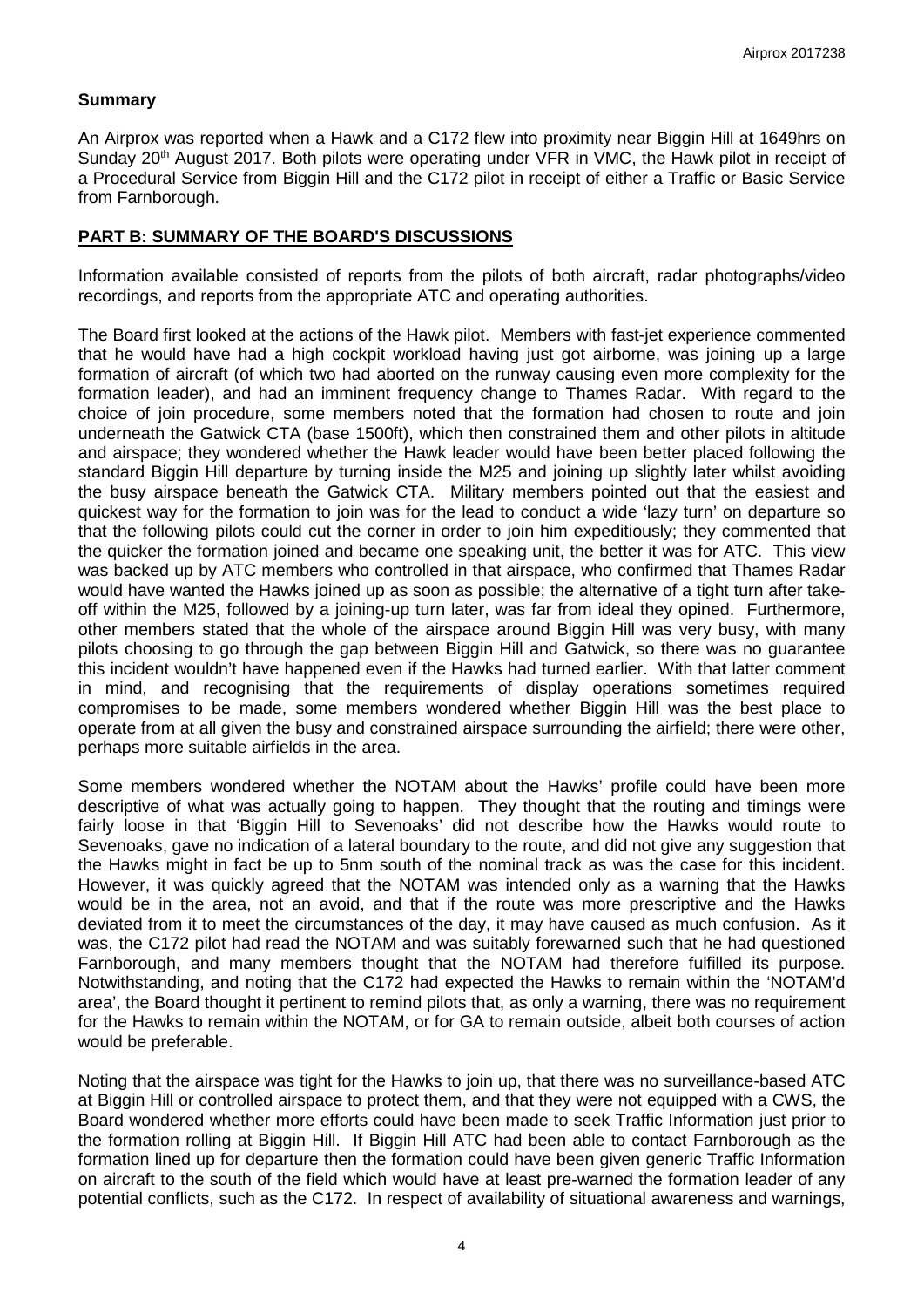the Board were heartened to hear from the HQ Air Command military member that the fitment of a CWS to the Hawks was being considered at some point in the future, although there was disappointment that there was no fixed timeframe for this as yet

Turning to the C172 pilot, the Board commended him for his pre-flight planning and consideration of the NOTAM and potential hazards. It appeared to have been him who had prompted Farnborough ATC into finding out the exact location of the Hawks, although without the ATC transcript it was difficult to know for sure. Members noted that he had seen the lead Hawk crossing ahead of his track, 1-2nm away, and was probably surprised to see it turn towards him. Members also noted that he and the Hawk pilot had reported that the Hawk had flown above the C172, but the radar replay showed the opposite until just before CPA. Either the Hawk had rapidly climbed, or there was some disparity in the transponder height readouts of one or both of the aircraft. The former seemed unlikely given that the C172 pilot had not felt the need to take emergency avoiding action and reported the risk of collision as 'none'. Finally, given that they were at 1400ft to remain beneath Gatwick Airspace, the Board noted that Farnborough would not have been able to provide the C172 pilot or the Hawks with a Traffic Service because they were both beneath their 1500ft minimum for such an ATS.

The Board then turned to the ATC aspects of the incident and were disappointed that reporting shortfalls had meant that the RT recordings for Biggin Hill and Farnborough had not been available. Without them there was no way of knowing what information was passed between the two units, and this served as a reminder to pilots that reporting Airprox on frequency alerts ATC and other pilots of the need to preserve materials such as maps, notes, radar and RT data. Accepting that the Hawk pilot was busy at that moment and could not report on frequency, the Board agreed with HQ Air Command's comments about the desirability of contacting ATC after he had landed to ensure that they were aware of the Airprox. Military members pointed out that he had filed the Airprox report as soon as possible, it had been an administrative issue that had prevented the correct people from being notified. Given that the C172 pilot reported that Farnborough had told him that the Hawks were taxying, it was likely that the Farnborough controller had spoken to Biggin Hill; however, it was not known whether they had informed Biggin Hill about the C172. Some members wondered whether the ATM in Biggin tower was able to see the C172, but were cautioned that controllers could not use the ATM like a radar, and it was not known whether it was available on that day anyway.

In determining the cause of the Airprox, the Board quickly agreed that it had effectively been a nonsighting by the Hawk pilot in that he had only seen the C172 as he passed over it, and then too late to take avoiding action. However, the Board spent some time assessing the risk. The radar replay indicated that the two aircraft were in very close proximity, but both pilots estimated the separation to be more than the 100ft shown. Given that the C172 pilot had reported that he was at 1400ft (as confirmed on the radar recording), it seemed unlikely that the Hawk was 2-400ft above (as both pilots reported) because that would have placed the Hawk in the CTA. Some members thought that this indicated that the two aircraft were closer than the pilots perceived and that safety had been much reduced below the norm (risk Category B). Others noted that the C172 pilot had reported that the two aircraft were not on a collision course, and that there was no need for an Airprox to be reported at all; they argued that the risk should therefore be Category C. After considerable debate, the Chair called for a vote by the members with the latter view prevailing; accordingly, the risk was assessed as Category C, safety had been degraded but there had been no risk of collision.

# **PART C: ASSESSMENT OF CAUSE AND RISK**

Cause: Effectively a non-sighting by the Hawk pilot.

Degree of Risk: C.